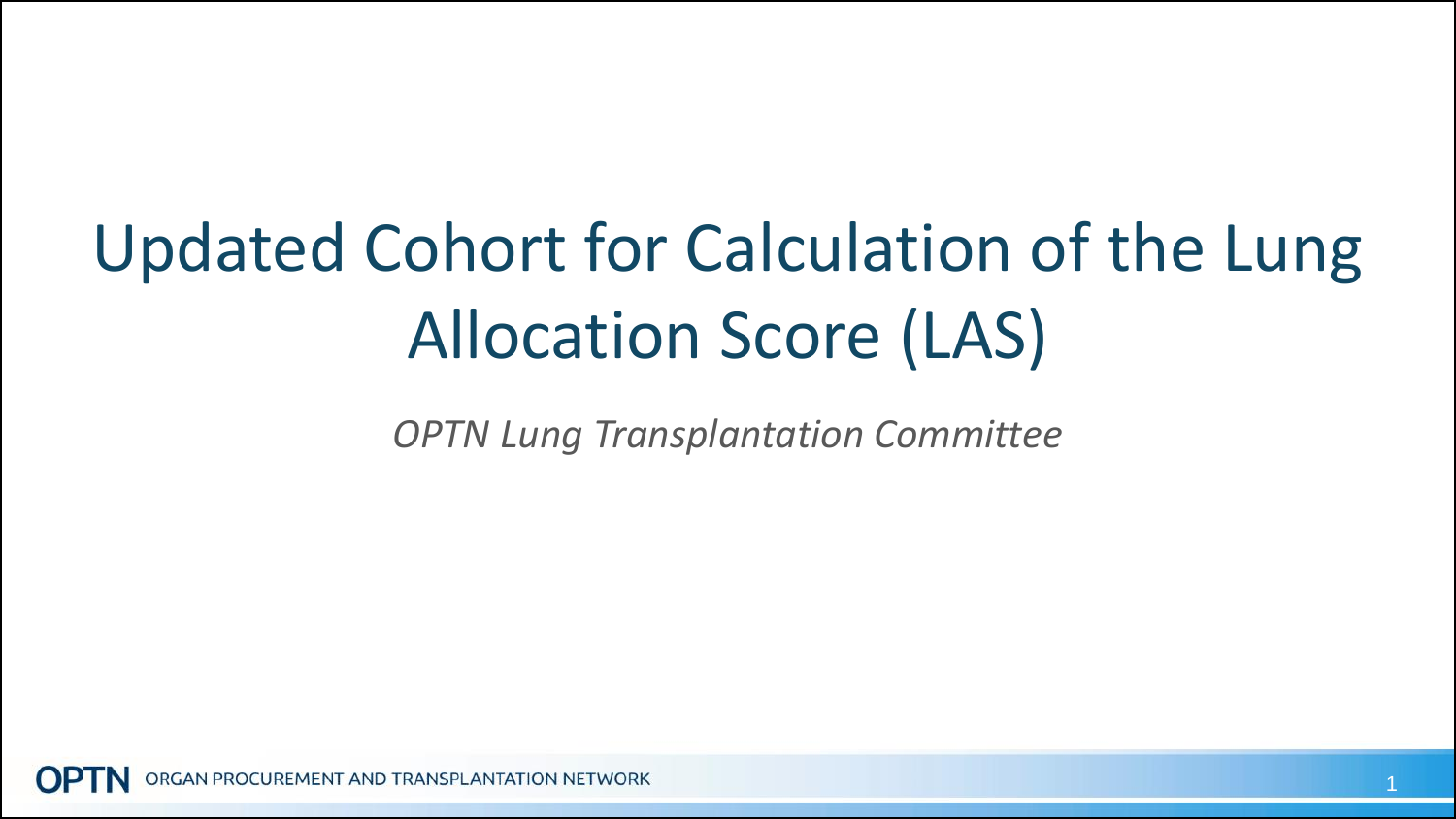# Purpose and Proposal

- **Purpose** 
	- Improve accuracy of lung allocation score (LAS) in ranking candidates
- **Proposal** 
	- Update the cohort of candidates and recipients used to determine LAS
	- Modify the coefficients and probabilities used in the LAS calculation
	- Remove unnecessary variables from the LAS calculation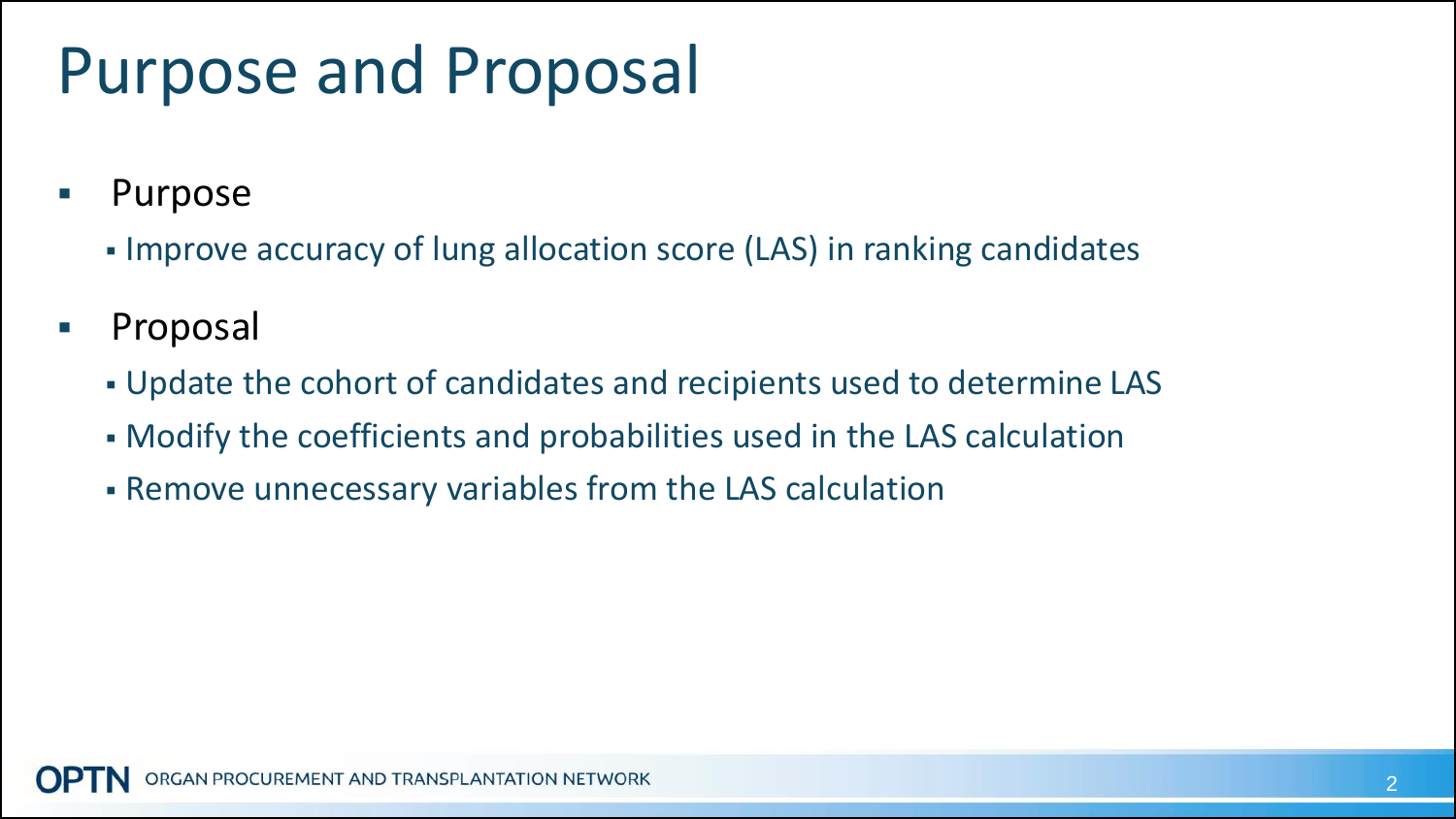# Rationale

- **LAS calculation last updated in 2012**
- **2012 update based on cohorts:** 
	- Candidates from 2006-2008
	- Recipients from 2005-2008
- Updated LAS to be used in the continuous distribution project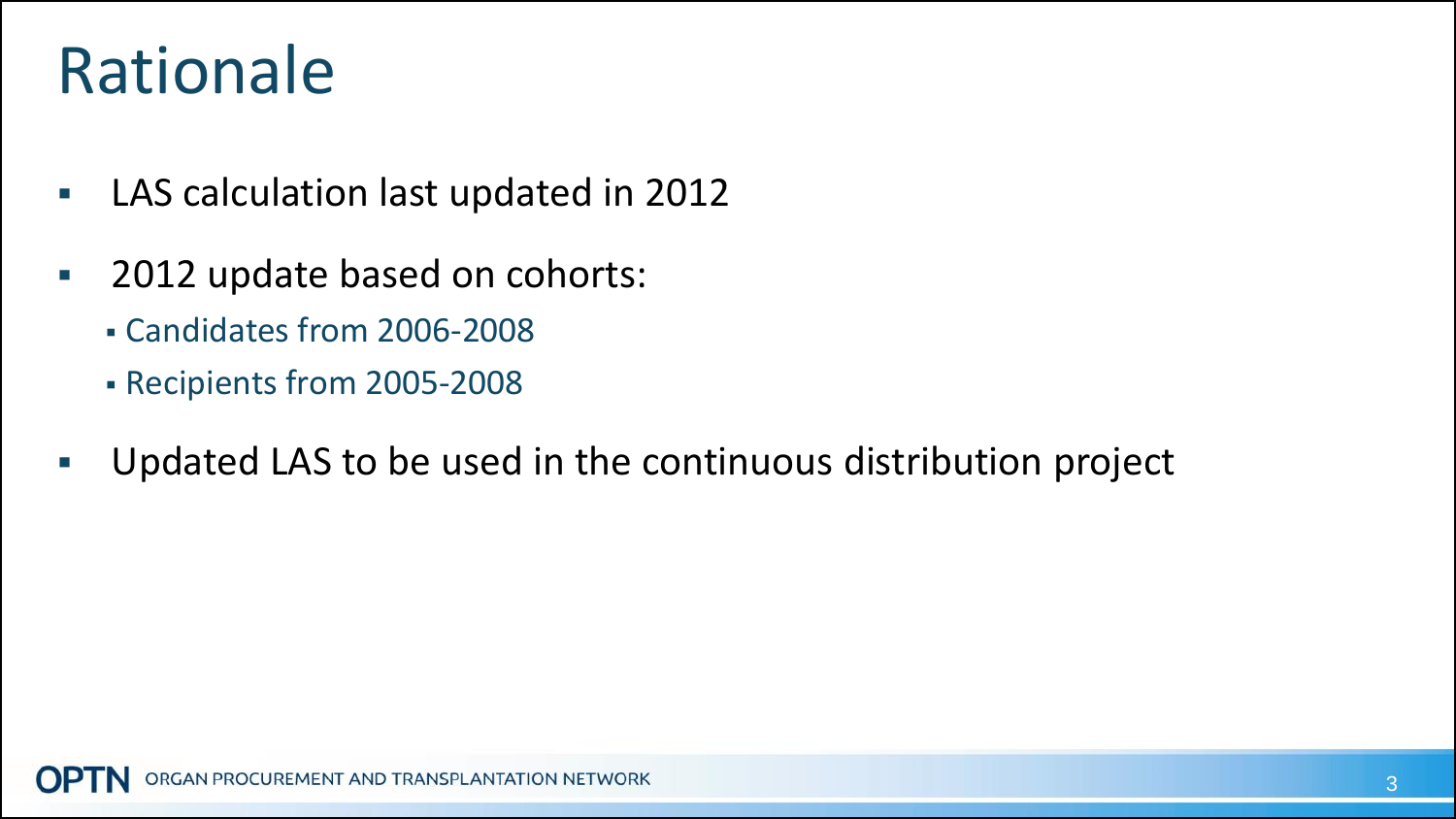# Changes made during the 2012 LAS Update

- **-** Removed percent predicted forced vital capacity (FVC) for certain candidates
- Added the following variables to the LAS calculation:
	- **Cardiac index**
	- **Central venous pressure (CVP)**
	- Creatinine
	- Six-minute-walk-distance
	- **Creatinine increase > 150%**
	- Oxygen needed at rest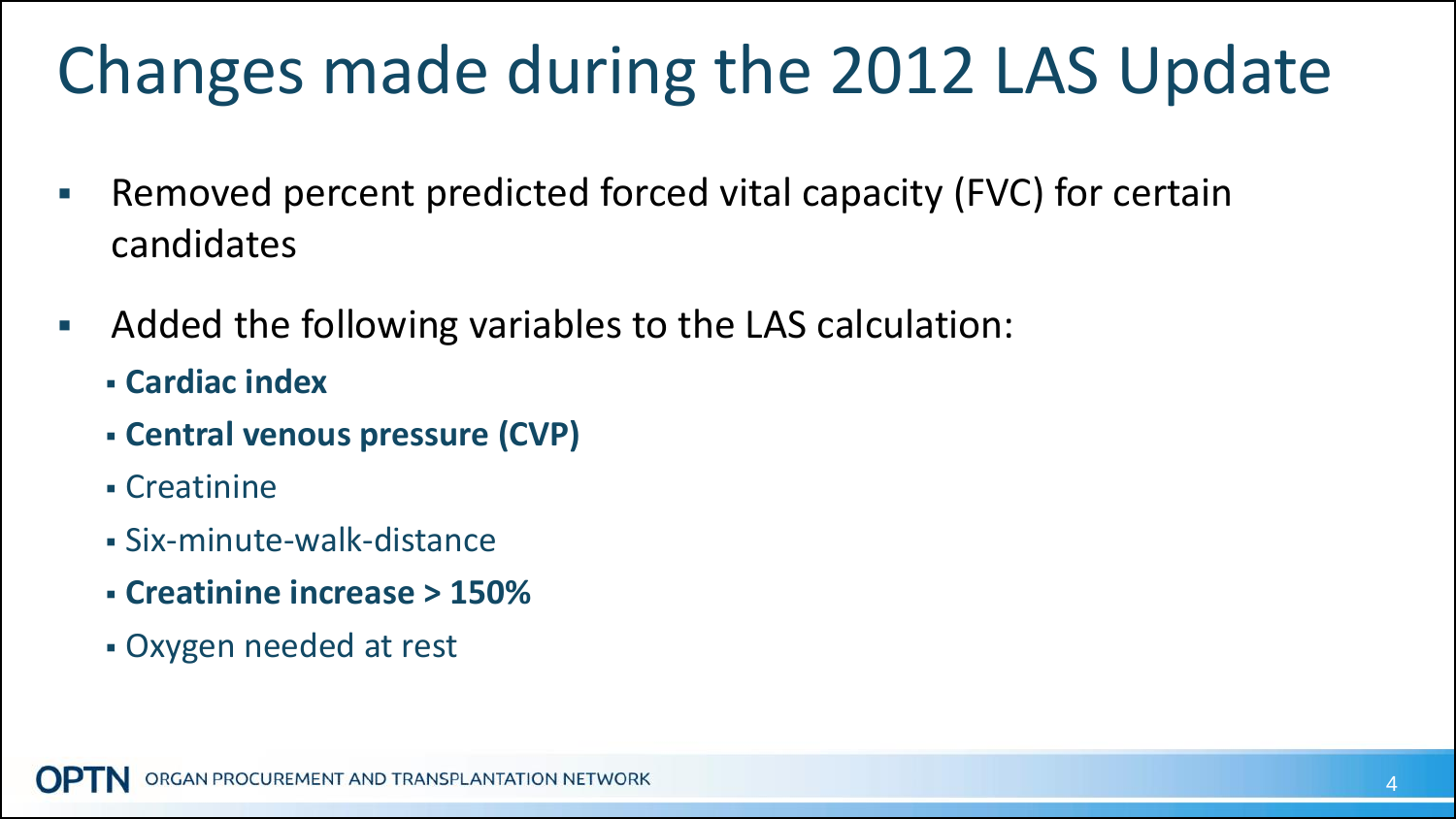### Overview of Proposed 2020 LAS Updates

- Update cohort: candidates and recipients from 2015 2018
- Remove unnecessary variables from LAS calculation
- LAS will change slightly to better predict candidate survival
- How candidates are ranked on the match run will change slightly
- Data will still be collected for variables removed from the LAS calculation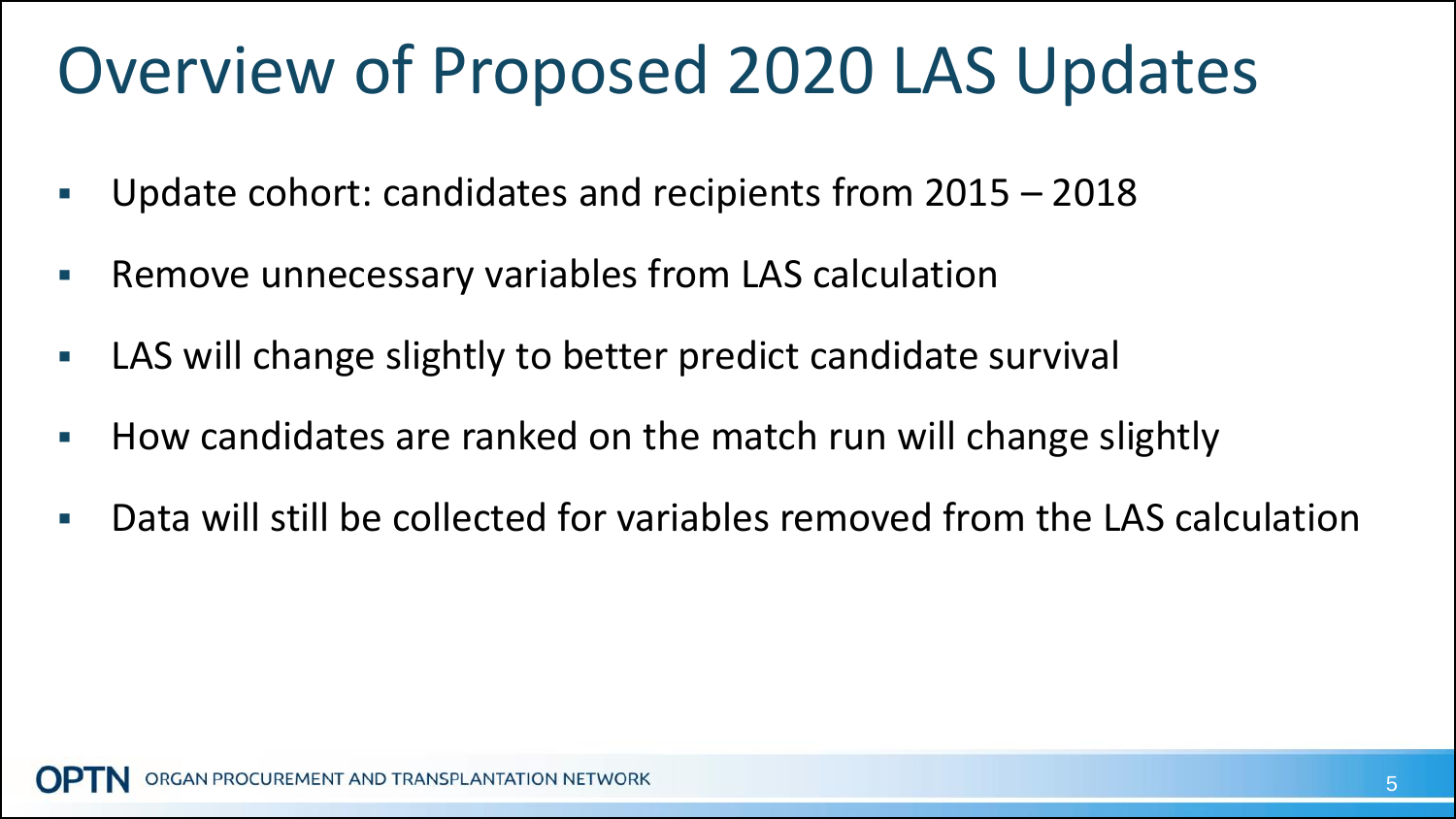#### Remove variables that were not predictive

- Variables not predictive due to small numbers of candidates
- Waitlist mortality model:
	- Obliterative Bronchiolitis (72 candidates)
	- Lymphangioleiomyomatosis (28 candidates)
	- Eisenmenger's (2 candidates)
	- Bilirubin increase >50%, group B (1 candidate)
- Post-transplant mortality model:
	- Lymphangioleiomyomatosis (27 recipients)
	- Creatinine increase > 150% (3 recipients)
	- Eisenmenger's syndrome (1 recipient)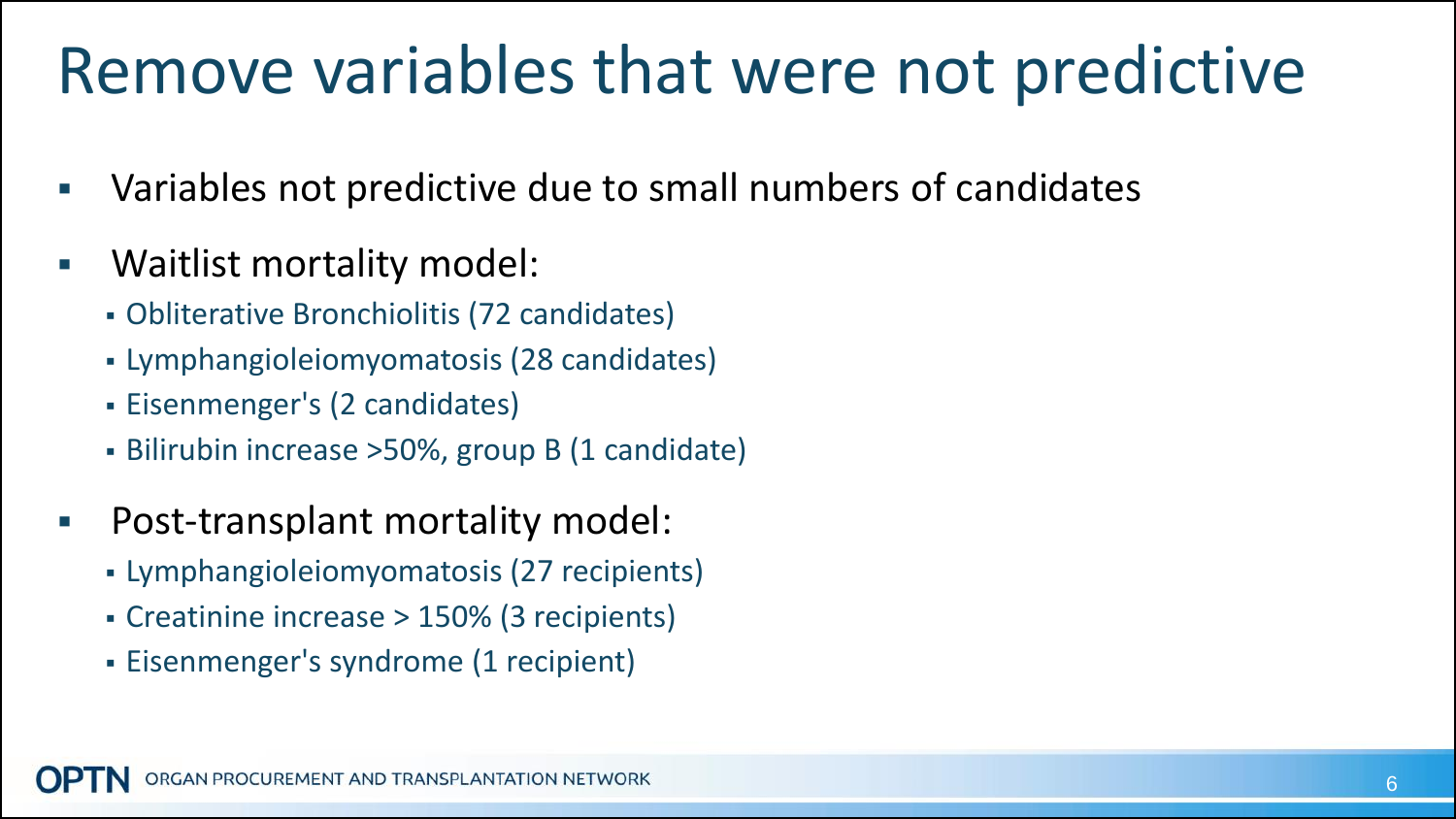#### Remove variables that were not predictive

- Variables not predictive and changed sign
- Waitlist mortality model
	- Diabetes
	- FVC < 80% spline, group D
	- Cardiac index < 2 L/min/m2
	- CVP > 7mm HG spline, group B
- **Post-transplant mortality model** 
	- Pulmonary fibrosis, other
	- Functional status, no assistance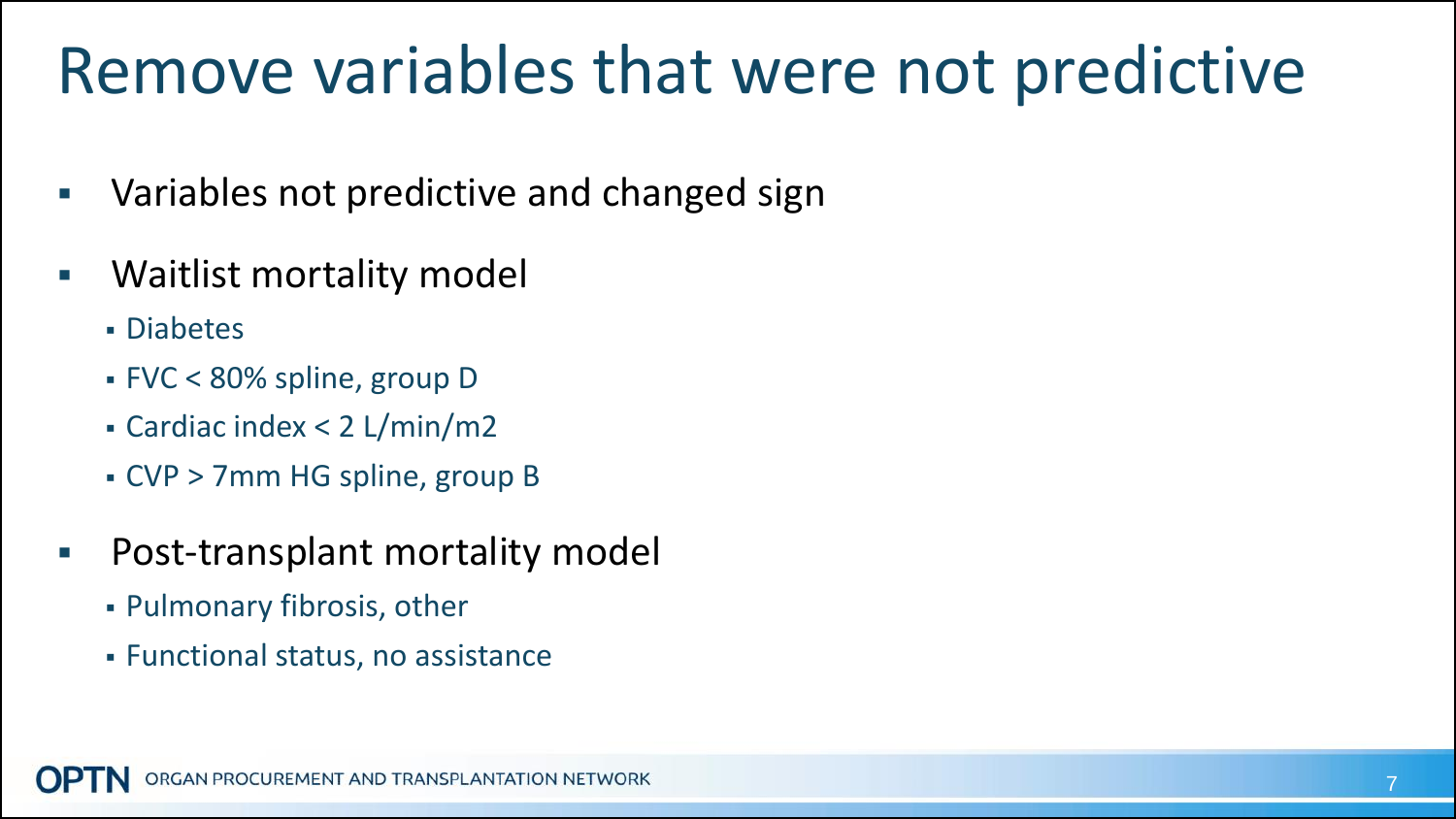# Member Actions

- **No action required by members**
- Not anticipated to affect data collection for lung candidates/recipients
	- Data will still be collected for variables removed from the models
- Updates will be programmed in UNet<sup>SM</sup>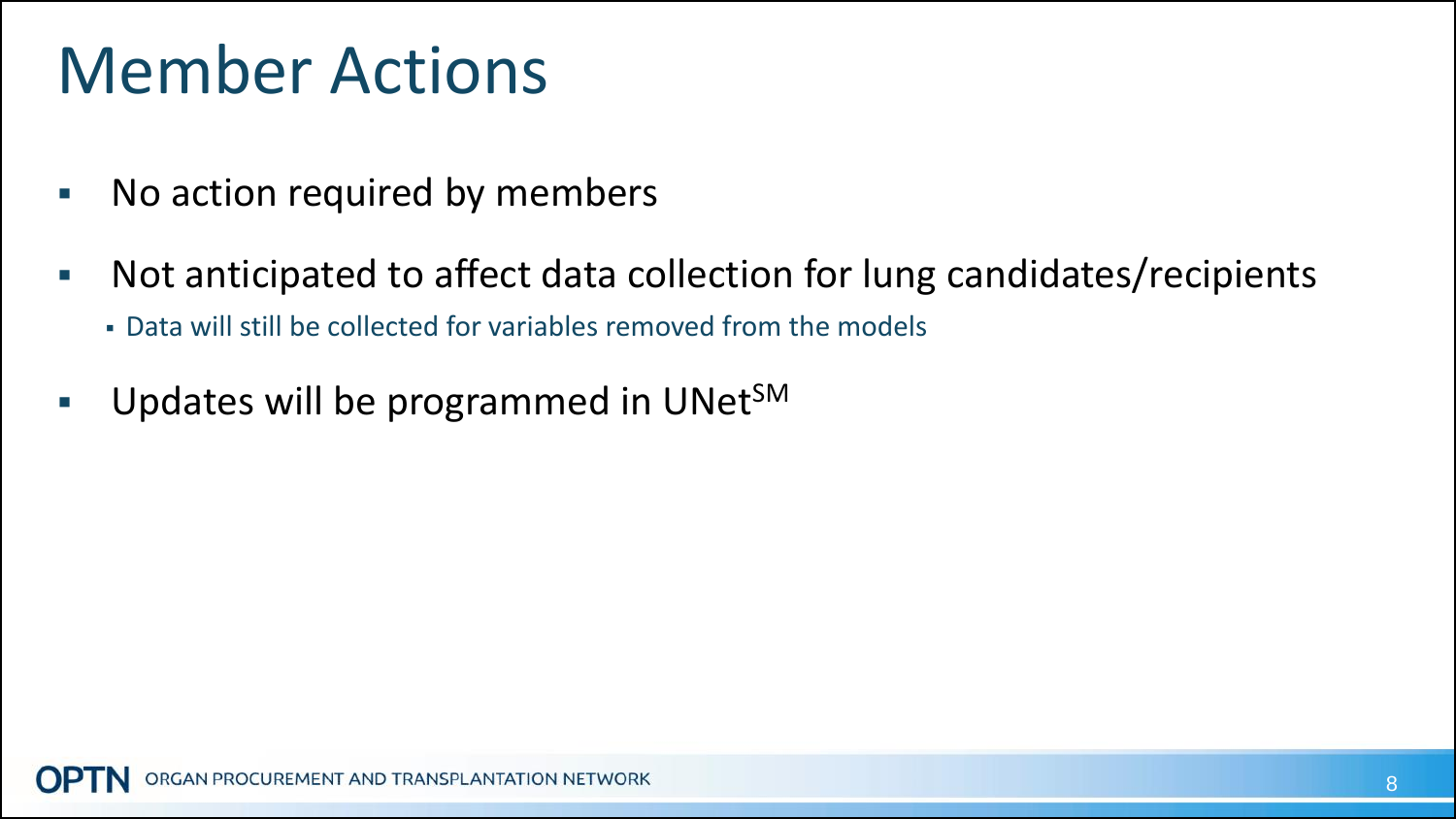### Feedback Requested

- Are the appropriate variables being removed from the calculation?
- Is a transition needed to protect any specific populations?
- **Should implementation take place before, or at the same time, as** implementation of continuous distribution?